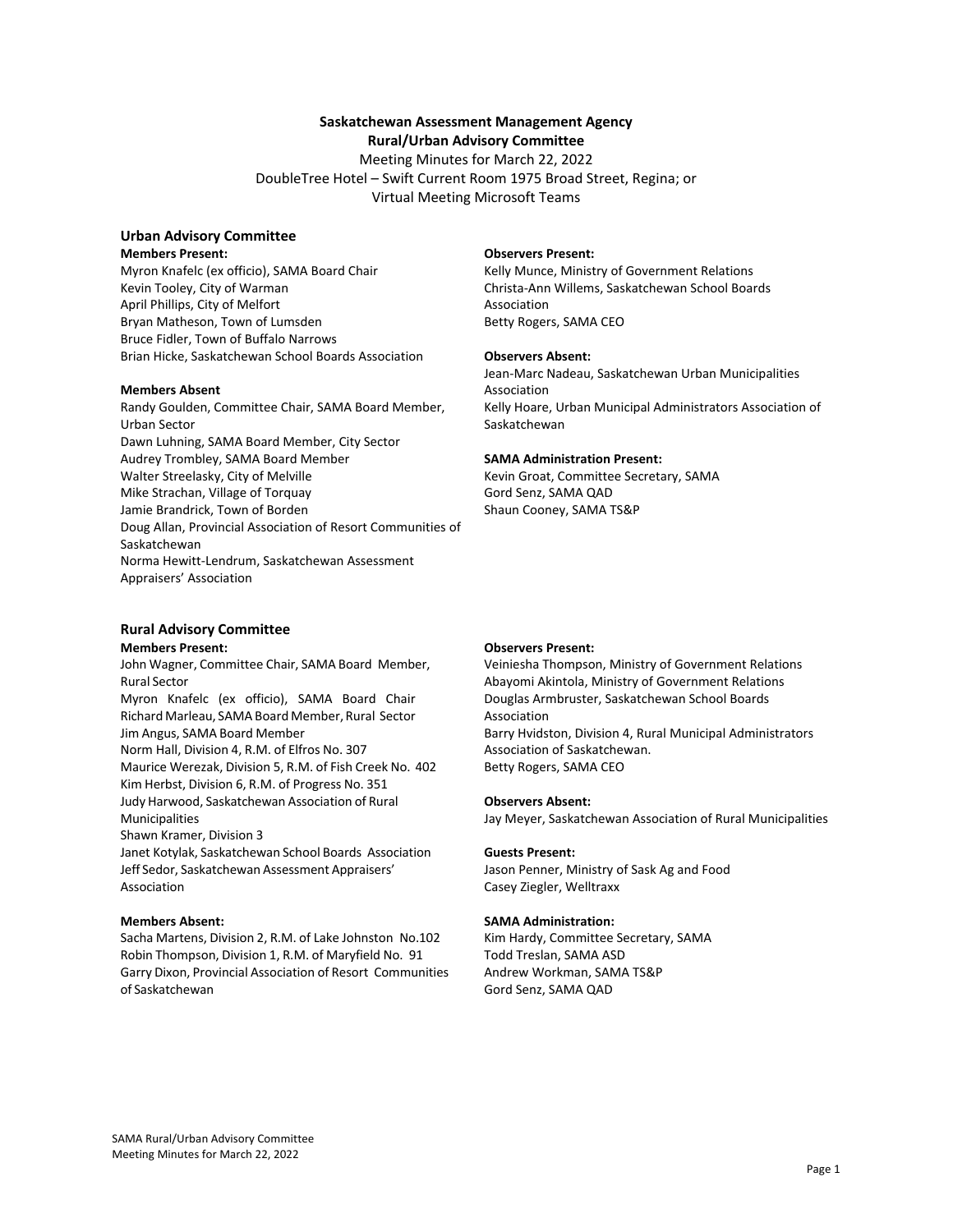| <b>Agenda Item</b>                              |                                                                | <b>Decision/Resolution:</b>                                                                                                                                                                                                                                                                                                                                                                           |
|-------------------------------------------------|----------------------------------------------------------------|-------------------------------------------------------------------------------------------------------------------------------------------------------------------------------------------------------------------------------------------------------------------------------------------------------------------------------------------------------------------------------------------------------|
| 1.                                              | Call to order                                                  | John Wagner, Chair of the Rural Advisory Committee, called the<br>meeting to order at 10:00 a.m.                                                                                                                                                                                                                                                                                                      |
| 2.                                              | Opening remarks                                                | John welcomed everyone to the meeting and invited SAMA's<br>Board Chair, Myron Knafelc, to make a few opening remarks.                                                                                                                                                                                                                                                                                |
|                                                 |                                                                | John welcomed SAMA's new CEO, Betty Rogers and she offered<br>some welcoming words.                                                                                                                                                                                                                                                                                                                   |
|                                                 |                                                                | John indicated that this was the first time holding the Advisory<br>Meetings using a hybrid format with attendees both in-person and<br>virtually. There potentially will be some things to smooth out as<br>we trial this format.                                                                                                                                                                    |
| 3.                                              | Introductions                                                  | In person and virtual attendees introduced themselves.                                                                                                                                                                                                                                                                                                                                                |
| 4.                                              | Approval of meeting agenda                                     | MOTION by Norm Hall that the agenda be approved.<br>Carried                                                                                                                                                                                                                                                                                                                                           |
| 5.                                              | Minutes from the previous<br>meeting held November 16,<br>2021 | MOTION by Bruce Fiddler that the minutes of the November 16,<br>2021 joint Rural and Urban Advisory committee's business<br>meeting be adopted as circulated.                                                                                                                                                                                                                                         |
|                                                 |                                                                | Carried                                                                                                                                                                                                                                                                                                                                                                                               |
| 6.                                              | Business arising from the Joint<br>Minutes                     | No business arising.                                                                                                                                                                                                                                                                                                                                                                                  |
| 7.                                              | <b>SAMA Update</b>                                             |                                                                                                                                                                                                                                                                                                                                                                                                       |
|                                                 | Item 7a: CEO Report                                            | PowerPoint presentation by Betty Rogers, SAMA's CEO.                                                                                                                                                                                                                                                                                                                                                  |
|                                                 |                                                                | <b>Committee Comments</b><br>No comments by the Committees.                                                                                                                                                                                                                                                                                                                                           |
|                                                 |                                                                | MOTION by Kevin Tooley that the Committees receive the CEO<br>report.                                                                                                                                                                                                                                                                                                                                 |
|                                                 |                                                                | Carried                                                                                                                                                                                                                                                                                                                                                                                               |
| Item 7b: Assessment Services Division<br>Report |                                                                | PowerPoint presentation by Todd Treslan, ASD.                                                                                                                                                                                                                                                                                                                                                         |
|                                                 |                                                                | <b>Committee Comments</b><br>Rural Member: Can you remind me what maintenance is? Is it<br>when a municipality asks you to complete work in an RM and<br>assess a property?                                                                                                                                                                                                                           |
|                                                 |                                                                | SAMA Administration: Exactly. SAMA receives a list from<br>municipalities every year of properties they want us to inspect. It<br>can be a new build, renovations on an existing property, or land<br>that has been broke. SAMA can also flag properties for callbacks<br>in cases where they may have been started but were not complete<br>at the time of the last visit. We give updated values to |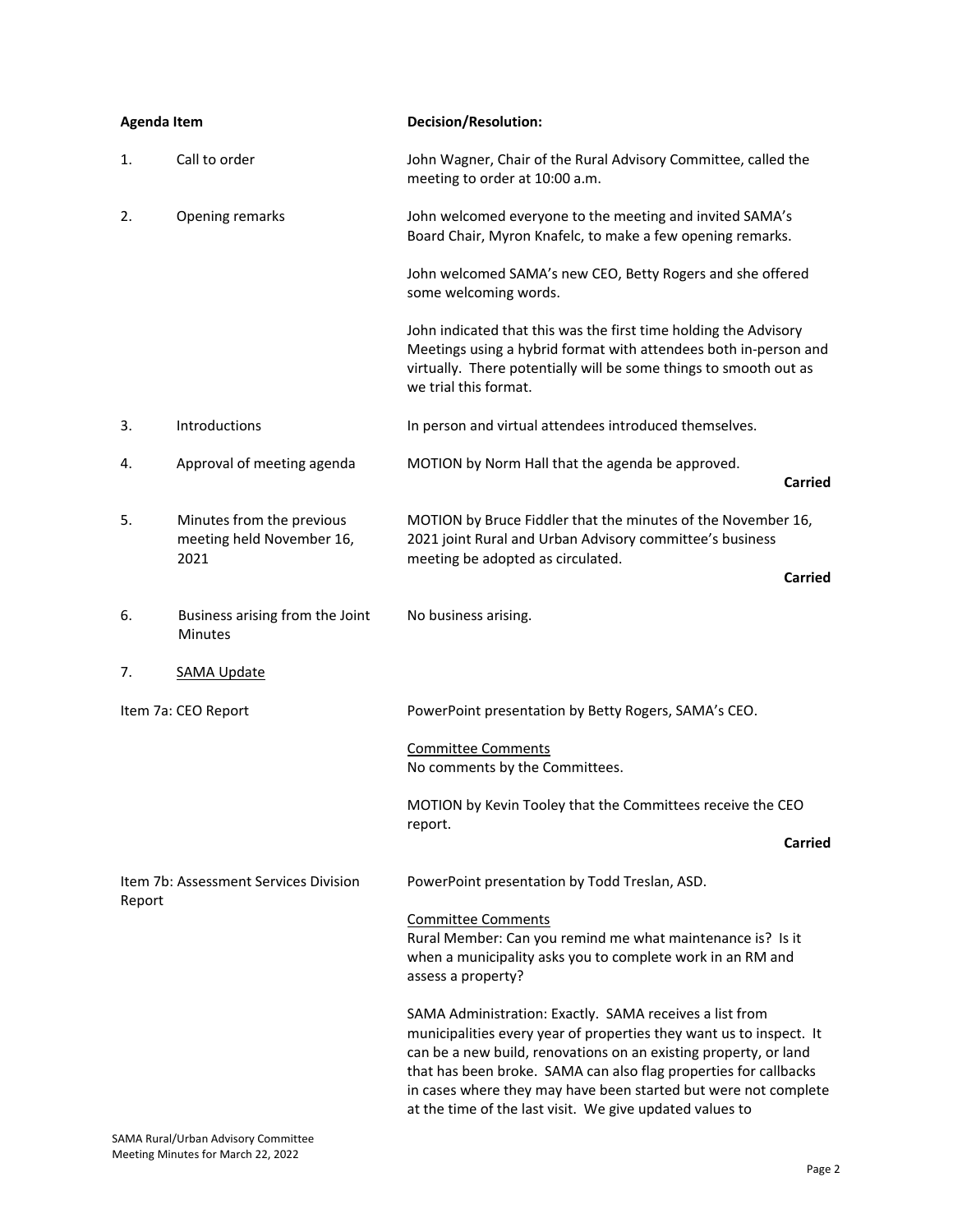municipalities for those properties to place on their roll. Reinspection is different as it involves a visit to generally all properties in the municipality.

Board Member: Maintenance is a way of keeping assessments current between revaluations. I just wanted to add a note on appeals. Once the roll is open, you can submit an appeal on the property if you think the data is incorrect. The appeal can end in an agreement-to-adjust and, subsequently, it does not go to the Saskatchewan Municipal Board (SMB) for a hearing. All agreement‐to‐adjusts are reviewed by Quality Assurance. This is the same for all assessment providers. If an agreement‐to‐adjust is not agreed upon, the appeal then goes to the Board of Revision (BoR). If there is no agreement there, then it moves onto the Saskatchewan Municipal Board (SMB). If there is no agreement there, then it moves onto the Court of Appeal. That is where it starts to cost more money as lawyers are involved.

MOTION by Maurice Werezak that the Committees receive SAMA ASD report.

**Carried**

#### 8. Current Developments

| Item 8a: Assessment Governance Report                                         | PowerPoint presentation by Shaun Cooney, TS&P.                                                                                                                                                                                                                                                                                                                                                           |
|-------------------------------------------------------------------------------|----------------------------------------------------------------------------------------------------------------------------------------------------------------------------------------------------------------------------------------------------------------------------------------------------------------------------------------------------------------------------------------------------------|
|                                                                               | <b>Committee Comments</b><br>Board Member: Going back to Shaun's comments, the Advisory<br>Meetings are very important because it is a way that SAMA gets<br>feedback from stakeholders. Often at Board meetings, we go back<br>to comments made at these meetings. It is important that SAMA<br>work with stakeholders and that stakeholders know their feedback<br>is being heard.                     |
|                                                                               | Rural Member: For solar farms that are being assessed, what is the<br>minimum production?                                                                                                                                                                                                                                                                                                                |
|                                                                               | SAMA Administration: The breakpoint is still being determined,<br>but essentially we are looking at commercial operations used for<br>power generation, and this will not apply to small solar panels<br>being used for residential purposes. SAMA needs a mass appraisal<br>model because solar farms are becoming more common so<br>trended costs are no longer practical for mass appraisal purposes. |
|                                                                               | MOTION by Bryan Matheson that the Committees receive the<br>Assessment Governance report.                                                                                                                                                                                                                                                                                                                |
|                                                                               | <b>Carried</b>                                                                                                                                                                                                                                                                                                                                                                                           |
| Item 8b: Provincial Assessment System<br>Review by International Property Tax | PowerPoint presentation by Shaun Cooney, TS&P.                                                                                                                                                                                                                                                                                                                                                           |
| Institute (IPTI)                                                              | <b>Committee Comments</b>                                                                                                                                                                                                                                                                                                                                                                                |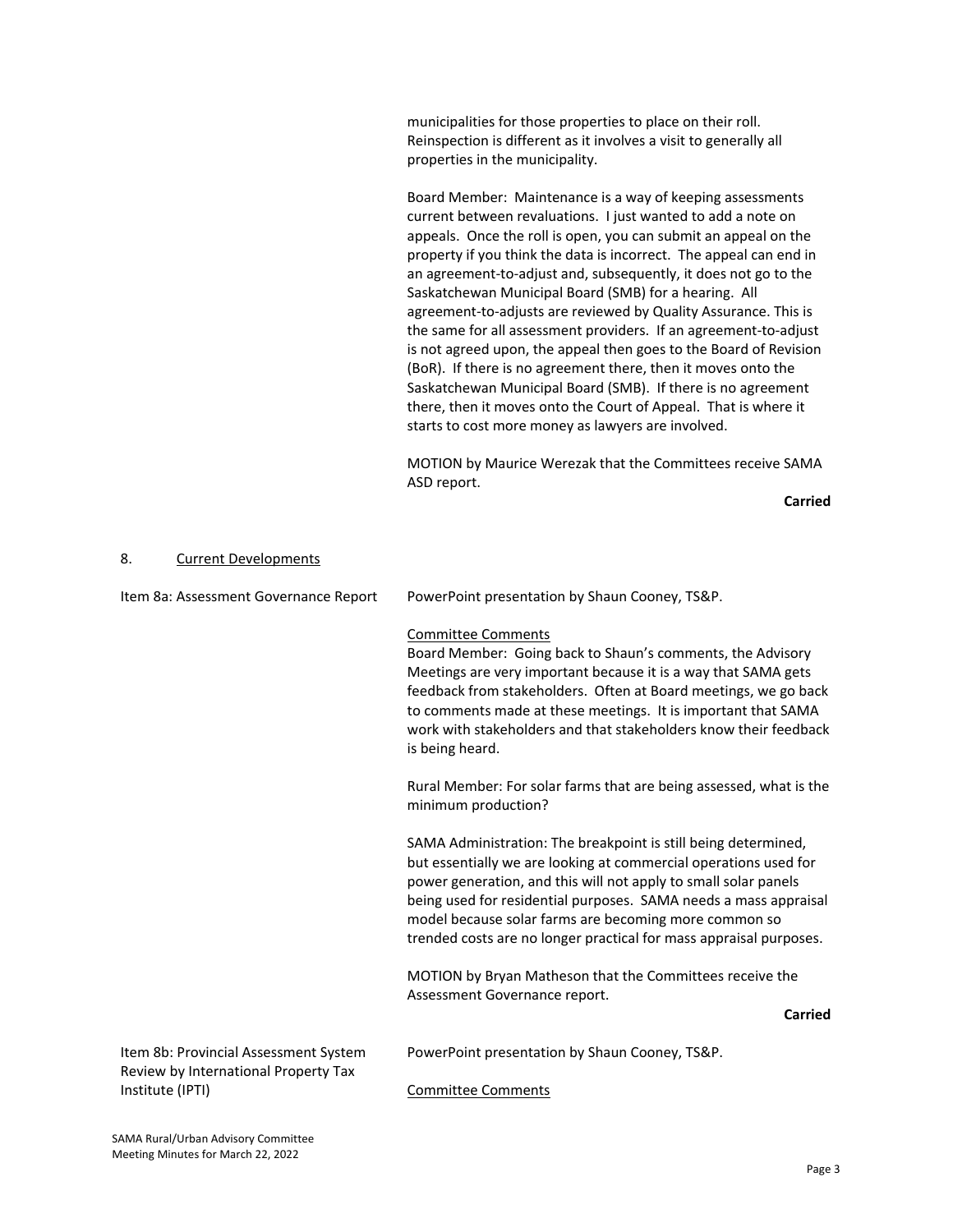Board Member: Just a comment on the revaluation cycle. I have advocated for the 4‐year cycle for a long time. In Ontario, they moved to a shorter cycle and eventually moved back to 4 years. I see what SAMA staff do to complete a revaluation cycle and it is already 1.5 to 2 years of work.

SAMA Administration: There is a process where you could have urban and rural municipalities on different cycles. If this was the case, you would have to have to incorporate the process of equalization to bring assessed values into line for education tax purposes.

Urban Member: You said it would cost \$3 million to move to a 2‐ year cycle, what is that going to cost me? I think municipalities would want to know what it will cost them.

SAMA Administration: That is part of the process. We need to be able to understand the cost and be able to inform stakeholders of the cost to them. The cost may vary by different factors such as jurisdiction type. SAMA needs to maintain the other services it provides so the scope of revaluation work may change, or existing services will be impacted. As an example, revaluation work may involve more trending if the revaluation cycle was shortened.

Board Member: The City of Saskatoon looked at a shortened cycle and decided that there was no way they could implement it as it was too expensive.

Urban Member: What type of staff increases would be required for a shortened cycle?

SAMA Administration: A study completed a few years ago indicated 26 additional staff. This would include more people in the policy and market analysis areas. One consideration in this is the more often you have a revaluation, there tends to be more appeals. In a 4‐year cycle, you have the first year with an increase in appeals and then things slow down. In a 2‐year cycle, you could probably see more appeals because assessed values are being updated every 2 years.

Board Member: Railway representatives have said to me that they prefer a 4‐year cycle as it allows them to plan for the 4 years of that cycle.

Jason Penner: Why was this report initiated?

SAMA Administration: It was initiated by the City Mayors. They were thinking more current values would lessen the magnitude of value increases as the assessments are being updated more frequently. One thing we are considering is getting values out to municipalities sooner so municipalities can review the new assessments and provide feedback, especially on outlying trends that may need a review by SAMA. This could go a long way to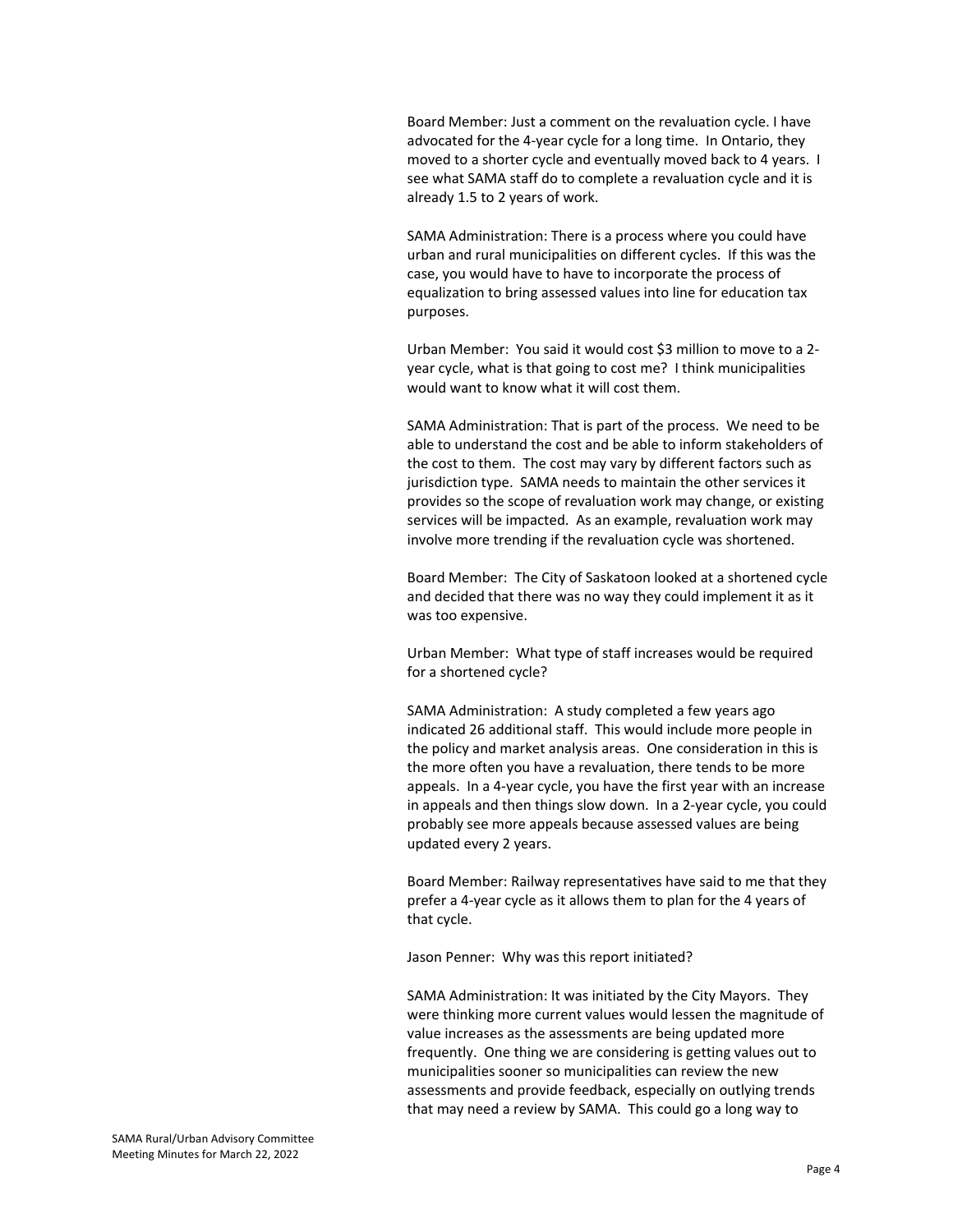|                                                                                           | mitigate problems that are occurring because of assessed value<br>shifts.                                                                                                                                                                                                                                                                                         |
|-------------------------------------------------------------------------------------------|-------------------------------------------------------------------------------------------------------------------------------------------------------------------------------------------------------------------------------------------------------------------------------------------------------------------------------------------------------------------|
|                                                                                           | A shorter cycle is just one of several items being looked at in the<br>review of the province's assessment system. SAMA looks forward<br>to the final report and recommendations. We simply need to be<br>mindful that making potentially significant policy and computer<br>changes will take time to plan for, properly resource, consult on,<br>and implement. |
|                                                                                           | MOTION by Brian Matheson that the Committees receive the IPTI<br>Review report.                                                                                                                                                                                                                                                                                   |
|                                                                                           | Carried                                                                                                                                                                                                                                                                                                                                                           |
| Item 8c: Precedent Setting Assessment<br>Appeals Update                                   | PowerPoint presentation by Darwin Kanius, TS&P.<br>Presented after Item 9a.                                                                                                                                                                                                                                                                                       |
|                                                                                           | The Court of Appeal and Court of Queen's Bench appeal decisions<br>in the presentation can be reviewed at www.canlii.org/en/sk/                                                                                                                                                                                                                                   |
|                                                                                           | <b>Committee Comments</b><br>SAMA Administration: With the current revaluation cycle, we have<br>no leave applications so far. The cycle is still in its early stages so<br>they could still occur. We have done a lot of work at the SMB level<br>so maybe that will pay off in terms of reduced Court of Appeal<br>work.                                        |
|                                                                                           | Board Member: Darwin has been assigned by SAMA to support<br>and help with appeals. Unfortunately, regardless of SAMA's<br>efforts, if the opposite side shows up with a lawyer, then SAMA<br>needs to bring a lawyer to the table to conduct the appeal. This is<br>a new reality for assessment appeals.                                                        |
|                                                                                           | MOTION by Bruce Fidler that the Committees receive the<br>Assessment Appeals Update Report.<br>Carried.                                                                                                                                                                                                                                                           |
|                                                                                           |                                                                                                                                                                                                                                                                                                                                                                   |
| <b>Current Developments</b><br>9.                                                         |                                                                                                                                                                                                                                                                                                                                                                   |
| Item 9a: 2025 Revaluation Preparations -<br><b>Publications and Policy Considerations</b> | 2025 Revaluation Preparations presentation by Andrew Workman,<br>TS&P                                                                                                                                                                                                                                                                                             |
|                                                                                           | <b>Committee Comments</b><br>No comments by the Committees.                                                                                                                                                                                                                                                                                                       |
| Arable Land Model Review<br>i.<br>Update                                                  | PowerPoint presentation by Andrew Workman, TS&P.                                                                                                                                                                                                                                                                                                                  |
|                                                                                           | <b>Committee Comments</b><br>Board Member: SAMA's arable agricultural land model is regulated<br>and is based on productivity. All the variables you see in the                                                                                                                                                                                                   |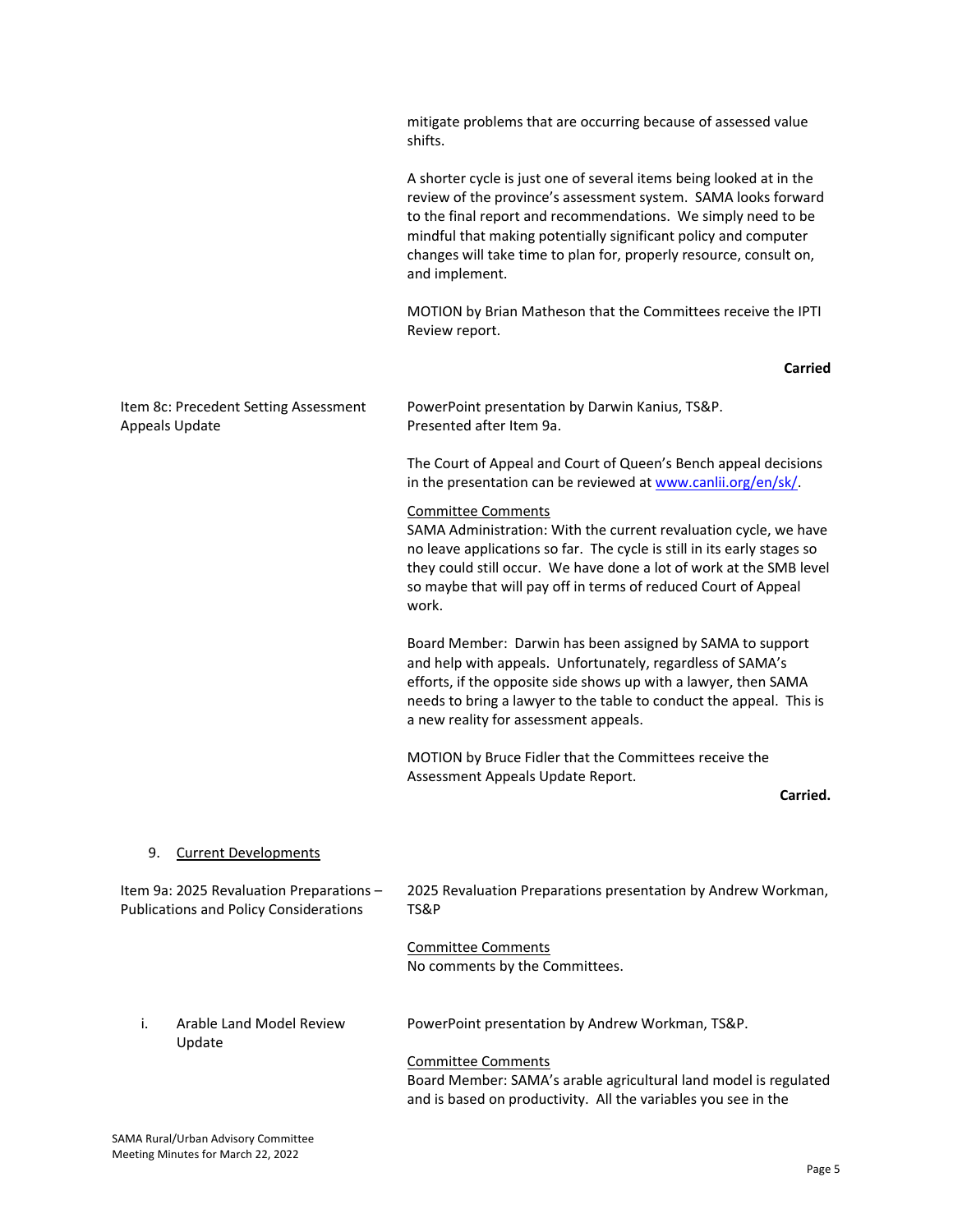presentation are part of the model. All parcels of land are assessed on productivity regardless of the location in the province. At a SARM meeting, there was a question about agricultural land where a developer bought several quarters in a municipality. The assessment does not change. It is assessed as agricultural land and that does not change. There is a provincial market index that uses sales across the province to update the provincial factor. Alberta has a factor as well but they capped in at \$350/acre so it cannot be changed and is now outdated. SAMA reviews the market index every four years to reflect market prices. Related to the arable agricultural model, TS&P also worked with the University of Regina who did a climate study that went back 30 years to look at climate. The study found that SAMA's current climate rates (established in 1990) did not need to be updated.

Urban Member: How does miles to market work?

SAMA Administration: It is the distance to the closest terminal that has a 50 car spots or more. A deduction to properties is applied based on that distance.

SAMA Administration: Just a note, we did present the arable agricultural land model changes at the advisory meeting in November. If anyone has questions or would like more information, please let us know.

Rural Member: In Corman Park, there is frustration as land has been bought for development and it is not being cultivated but it is still being assessed as agricultural land.

Board Member: Yes, the assessment is set like that to protect equity in assessments. We can discuss more offline.

Urban Member: I have seen RMs use tax tools and increase the base tax in those locations to help with the issue of the land sitting there.

Kelly Munce: In terms of a base tax on agricultural land, you would have to apply it to all land not just select properties. It has to be applied to all agricultural land so certain properties cannot be separated with the base tax applied only to them. A base tax is a tax tool and could be used on any tax class.

Board Member: What if it is in a special planning district?

Kelly Munce: Yes, you could. It could be a hamlet that has been dissolved that does not have enough residents for a council. Then a base tax could be applied just to that special service area.

*Break for lunch 12:05 to 12:50 p.m.*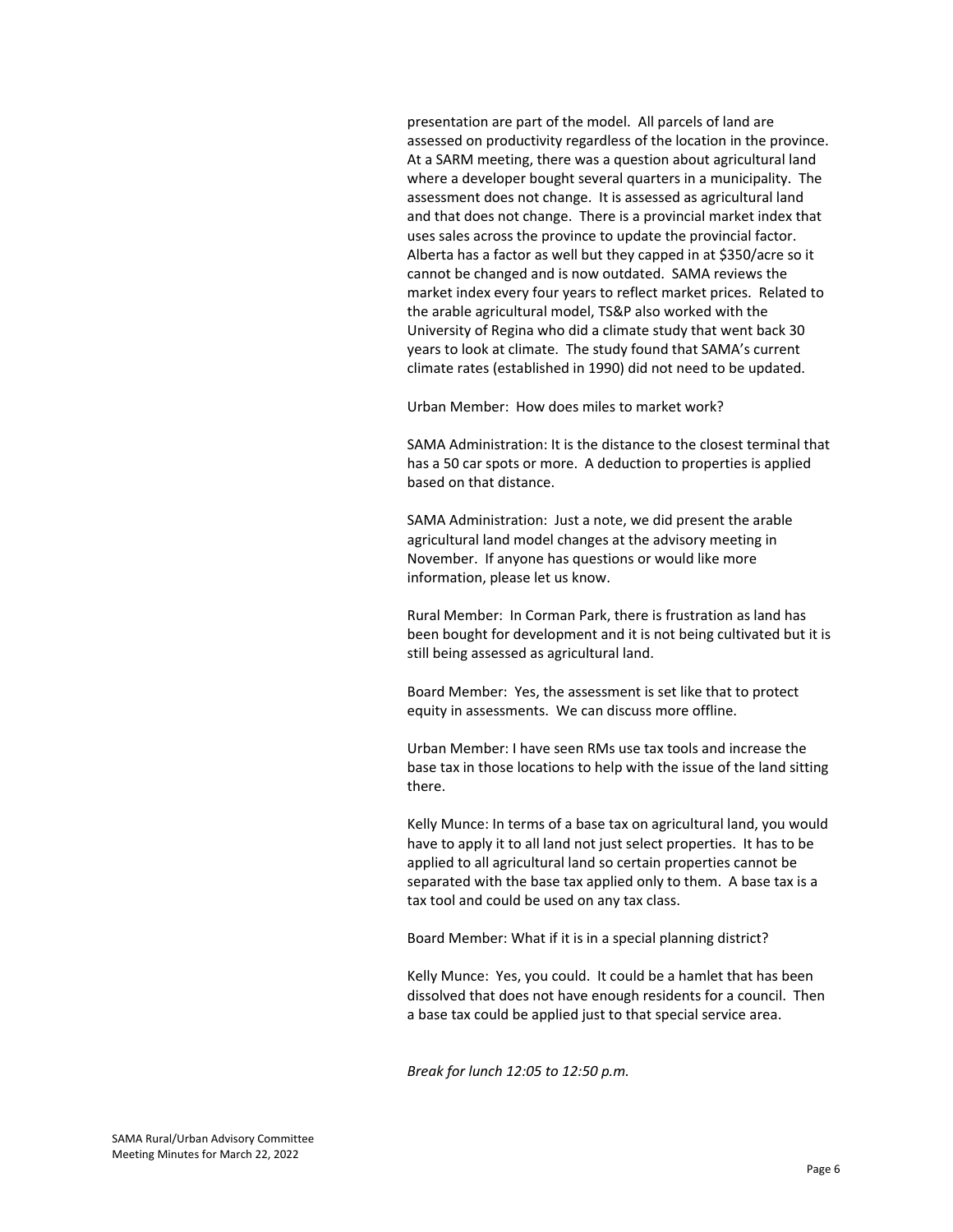ii. Oil and Gas Model Review Update / Land Valuation Issue PowerPoint presentation by Andrew Workman, TS&P.

Committee Comments (Non‐Well Land Valuation Issue) Board Member: Going back to the question on oil and gas, regarding how land located at an oil or gas well should be assessed?

SAMA Administration: This issue is for land located at owned versus leased oil and gas non‐well facilities. The industry representatives on the oil and gas consultation committee are recommending that this land be assessed as agricultural land even when it is owned by the oil and gas company. Currently, the Manual indicates that this should be the primary industrial land rate. This ensures we value the land the same as all other resource producing properties. The appeal related to this has been heard at the SMB and we are awaiting the decision. In terms of feedback, we wanted to be proactive and inform and get feedback from stakeholders on this issue.

SAMA Administration: Currently if land is leased by the oil and gas company, it is assessed as agricultural land and the assessment is assigned to the farmer versus the oil and gas company. If the land is owned by the company, it is assessed at heavy industrial rates and the assessment is assigned to the company. We are therefore reviewing this issue in terms of potential inequity.

Rural Member: Our agricultural land assessment is based on productivity. Every oil and gas site, be it a compressor station or battery, has a designed capacity. This is turn gives that property a capacity to produce, compress or process a certain amount of the product on their site. If industry wants non‐well land valued based on agricultural land, it is not fair to other industries who are assessed at a higher industrial rate.

Observer: For clarification, in this instance, if the energy industry purchased a section of land, they would put up a facility on say 20 acres of the section. They would be utilizing the 20 acres and that would be assessed at the industrial rate. Am I understanding that correctly?

SAMA Administration: That is correct. If a company is leasing the land, the farmer still owns the land, so it remains assessed as agricultural land and the assessment goes to the farmer. In the alternative, if that 20‐acre parcel is subdivided and is owned by the oil and gas company, those 20 acres get valued at the primary industrial rate and are assessed to the company.

SAMA Administration: The one thing we would like to do is get feedback from stakeholders on whether there is a perceived inequity on how this is being treated currently. Do we want to retain our current procedures for assessing this land as agricultural land if it is being leased, and as heavy industrial land when it is subdivided and owned, or look at an alternate approach?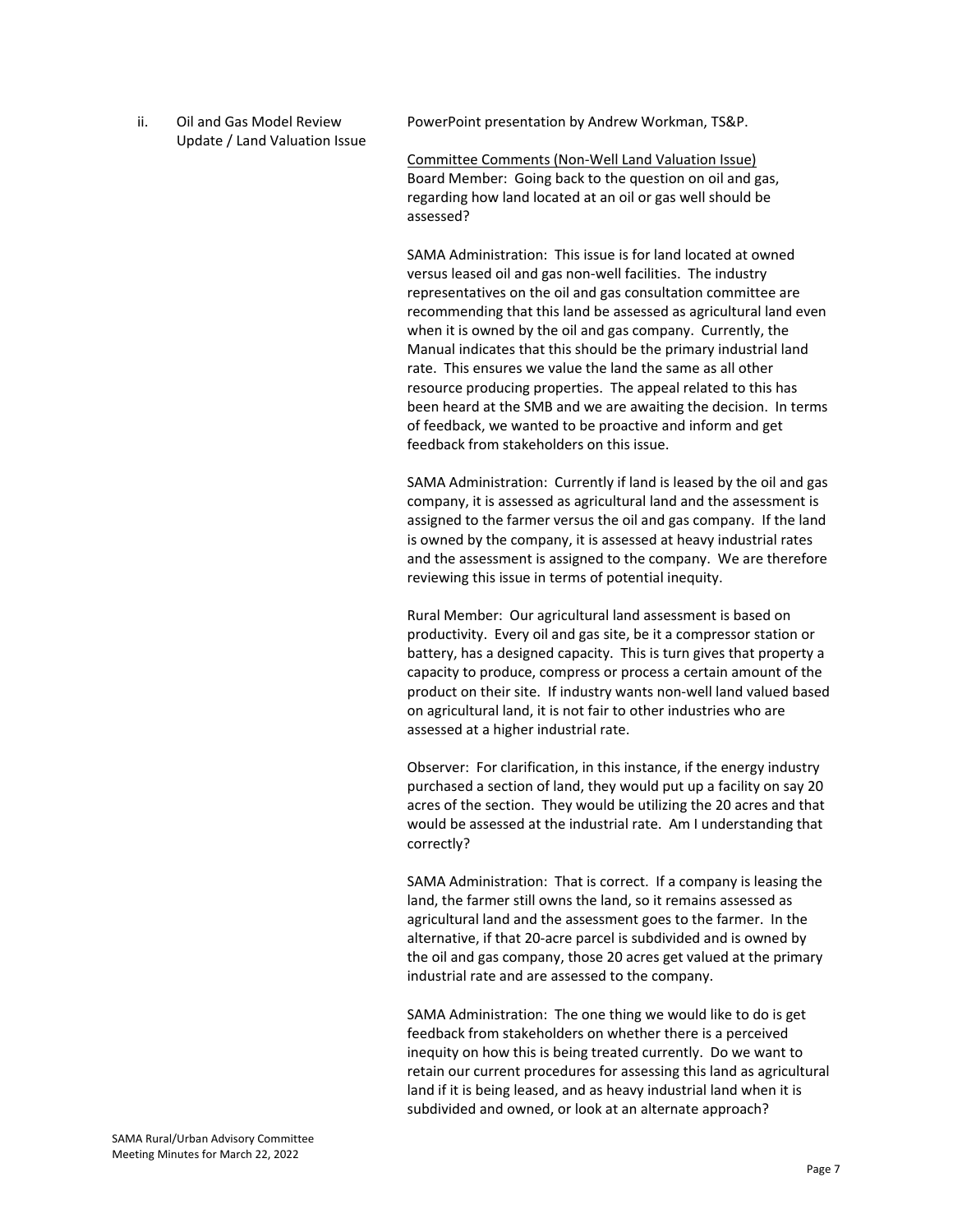Changing this would require amendments to the Manual and possibly legislation.

#### Committee Comments (Well Abandonment Issue)

Board Member: Casey Ziegler from Welltraxx is here as a guest today to talk about abandoned wells in the province. Companies are abandoning oil and gas wells, and municipalities get minimal payment in the last year these properties are on the assessment roll and then they are removed and there are no taxes paid.

Casey Ziegler: Welltraxx is a service provider that helps companies deal with oil and gas assets. I want to talk about the scope of the oil and gas well abandonment that is happening in the province. I want to create an awareness about what is happening because this is a taxation issue.

Two years ago, the Federal government released a program to clean‐up abandoned wells. 'Abandoned' is a bit of a misnomer as they are not cleaning up abandoned wells. They are however abandoning active and suspended wells which could have significant value on municipal tax rolls. There are an unprecedented number of wells being abandoned right now and that has expedited the elimination of a significant tax base for municipalities.

One of the issues here is the lack of consultation with municipalities as this happens. An example of this is an RM that lost 687 wells in 2020 and another 137 in 2021. There are probably a lot more coming in 2022. The RM lost \$25 million in assessment in 2020 and are forecasted to lose \$15 million in assessment in this coming year. If an RM is losing 687 taxable entities and they do not know about it in advance, there is a problem. There is no opportunity for municipalities to plan for the elimination of tax dollars because there is no requirement that they be notified. When municipalities lose this tax base, there is only one other place to get it from so generally the lost taxes are made up by agricultural ratepayers. This puts municipalities in a tough position.

Another issue is that companies are not actually cleaning up abandoned wells. As I understand, the Ministry assigns an abandonment date to the wells and within one year of that date, they can be removed off the tax roll. There seems to be this expedited process to remove these wells from the roll that does not appear to follow industry standards. According to industry standards an abandoned well can no longer produce. It might need to be cleaned up, but it cannot produce. When a company abandons a well, they have not given up their interest in the property. They still pay the landowner until they get a reclamation certificate from the province saying that the land can produce at 85% of its original capacity. They pay the landowner because they need to continue to access that well site.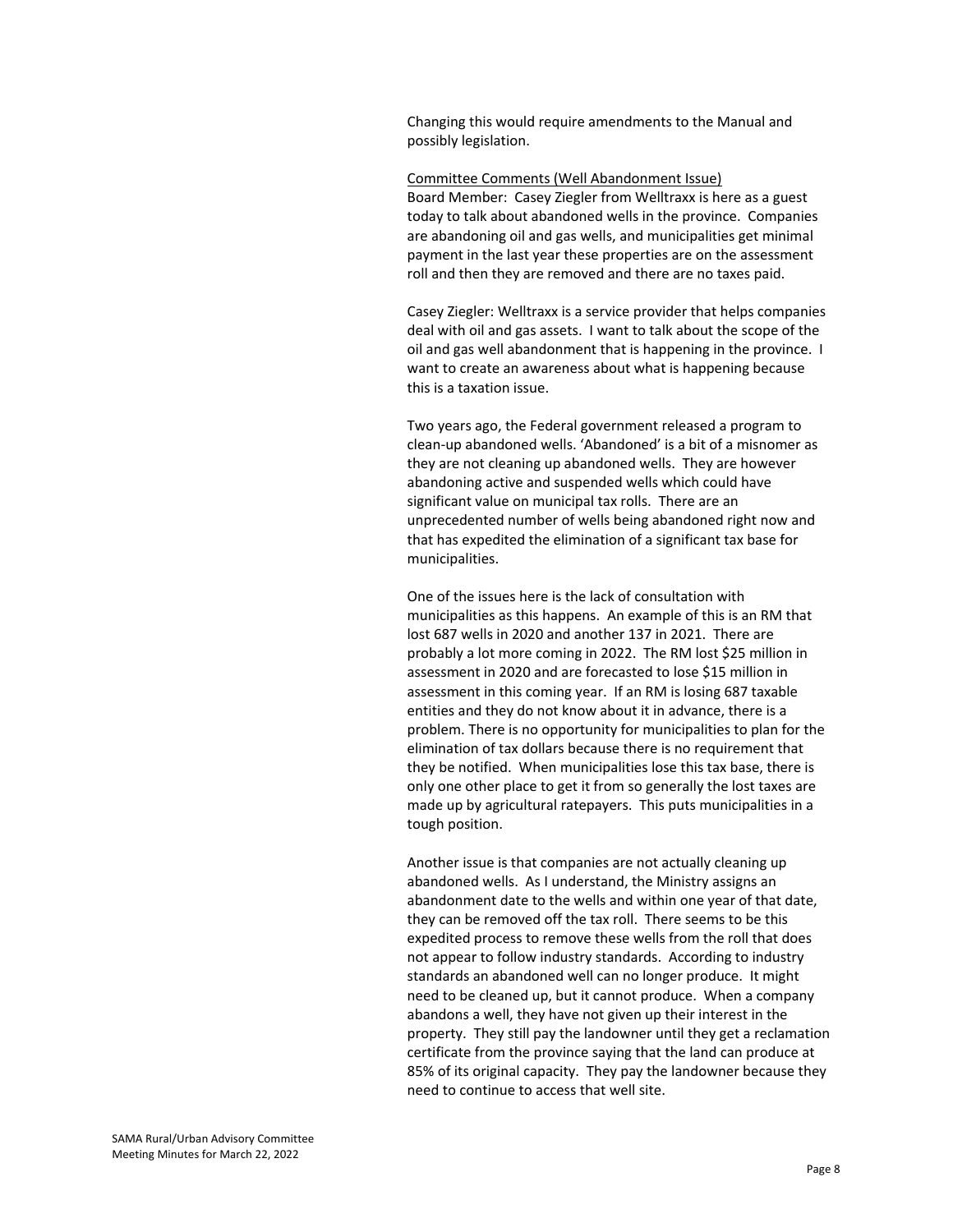By eliminating these abandoned wells from the tax roll, the companies have not surrendered their interests. They are just trying to get them cleaned up enough to remove them off the tax roll. I would like to potentially see a well not be removed until it gets a reclamation certificate. Reclaimed is a different term than abandoned.

SAMA Administration: Previously, abandonment meant that the site was put back to pre‐disturbance conditions. The Ministry would then record that site abandoned. Over time there is more sensitivity to these sites. There are more stringent requirements now to receive full abandonment status including soil tests and cementing down the casing, etc. Currently abandoned status is set by the Ministry typically when the well is cemented. There is this newer abandonment initiative between federal and provincial governments, but we are unaware of the full requirements.

In terms of current assessments, if a well produces for greater than 30 days then it gets fully producing status. If it drops to less than 30 days in a reporting period, it goes to shut‐in status, whether or not the equipment is removed from site. For one year after well goes shut-in or abandoned, the municipality can collect taxes. Abandonment date as recorded by the Ministry is what the assessment is based on. If a well is marginal, it can go from active to abandoned in a one‐year timeframe. The industrial unit is runs standardization yearly so it is efficient at catching those removals.

SAMA Administration: I am not sure if this is an assessment issue per se, but this may be an issue the Ministry of Government Relations can review. In terms of the Federal program, what is the rationale for giving money for abandoned, but not out of production wells?

Casey Ziegler: The intent of the program was to provide an economic stimulus. The issue is the definition of abandoned well. It could be cemented in, and the farmer could go out and farm, or you could have an abandoned well with weeds and contamination. Abandoned does not mean reclaimed. In this context, abandoned could still have a lot of work left to do to clean up the site. It would be positive if consideration was given for a protocol that phased out those assessments and allowed for planning and budgeting in that municipality. There are significant challenges ahead.

Urban Member: This is an issue for both urban and rural municipalities. There are small towns and cities with these properties, and they would not be getting any taxes either.

SAMA Administration: The definition of abandonment comes from the Saskatchewan Ministry of Energy and Resources and other groups. SAMA only values the equipment and if the equipment is not there, then there is nothing to base the assessment on. In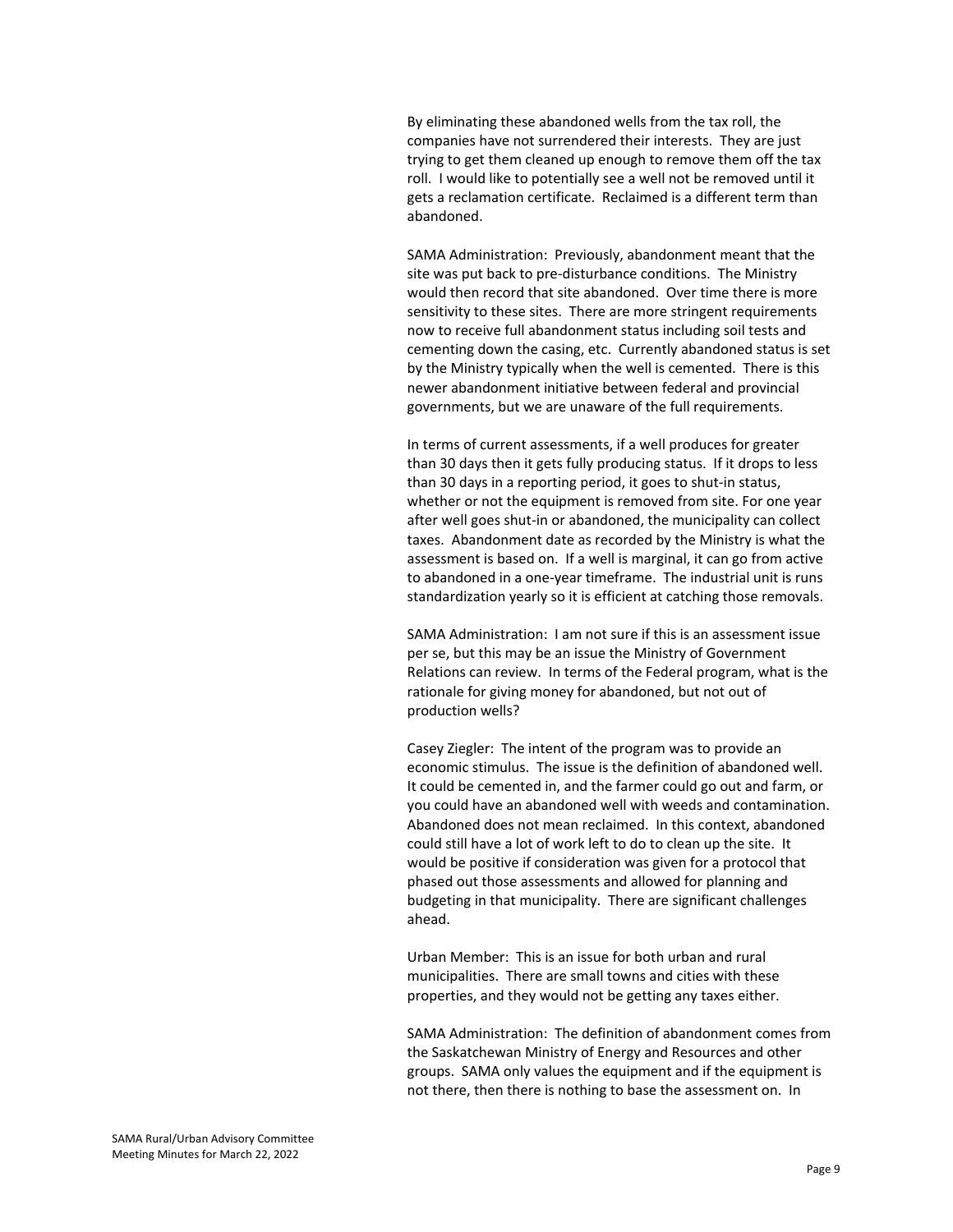|      |                                | terms of what you are bringing forward, I don't know if the<br>assessment system is built to handle this issue.                                                                                                                                                                                                                                                                                                                                                                                                                                                    |
|------|--------------------------------|--------------------------------------------------------------------------------------------------------------------------------------------------------------------------------------------------------------------------------------------------------------------------------------------------------------------------------------------------------------------------------------------------------------------------------------------------------------------------------------------------------------------------------------------------------------------|
|      |                                | Rural Member: Collecting on tax arrears in oil industry is difficult.<br>The Surface Rights Acquisition and Compensation Act is 50 years<br>old and needs to be updated. What are the municipal tax<br>implications as oil prices rise? Maybe some of these wells that<br>have started the abandonment process are brought back into<br>production.                                                                                                                                                                                                                |
|      |                                | Board Member: This topic has been brought forward because an<br>oil or gas well assessment goes down to a nominal tax amount in<br>the last year it is on the roll. If the well is not reclaimed, then<br>maybe it should stay on the roll until such a time that it is<br>reclaimed, and a certificate is issued. Is this issue related to<br>Government Relations and can we make a recommendation to<br>them?                                                                                                                                                   |
|      |                                | Rural Member: Abandonments are a three-stage process. They<br>are recognizing the first stage as abandonment. The tax card<br>should be kept on that location until it is totally abandoned. Many<br>wells hold reserves in place which adds value to the company.<br>They can have the zone cemented off and they are not producing<br>any product, but it can still hold barrels in place that adds value. A<br>certificate of reclamation should be required before it is taken off<br>the tax roll.                                                            |
| iii. | Pipeline Model Review          | PowerPoint presentation by Andrew Workman, TS&P.                                                                                                                                                                                                                                                                                                                                                                                                                                                                                                                   |
|      |                                | <b>Committee Comments</b><br>SAMA Administration: There have been several consultation<br>meetings held with pipeline companies to date. Research,<br>gathering of costs, and future consultations will occur.                                                                                                                                                                                                                                                                                                                                                     |
| iv.  | Solar Farm Model Consultations | PowerPoint presentation by Andrew Workman, TS&P.                                                                                                                                                                                                                                                                                                                                                                                                                                                                                                                   |
|      |                                | <b>Committee Comments</b>                                                                                                                                                                                                                                                                                                                                                                                                                                                                                                                                          |
|      |                                | Rural Member: How long is the consultation period on windmills<br>and the model?                                                                                                                                                                                                                                                                                                                                                                                                                                                                                   |
|      |                                | SAMA Administration: We have met with the wind farm<br>representatives. They brought a lot of debate and speaking notes<br>to the meetings. There already is a megawatt (MW) rate in place<br>in the Manual of \$500,000/MW. The power generation<br>equipment is not assessable, only the foundation, tower, and<br>nacelle cover. At a very high level, what we are discussing now is<br>the change in the rates since the last revaluation. We will see how<br>that plays out in the next month or two. We are seeking updated<br>costs from the companies now. |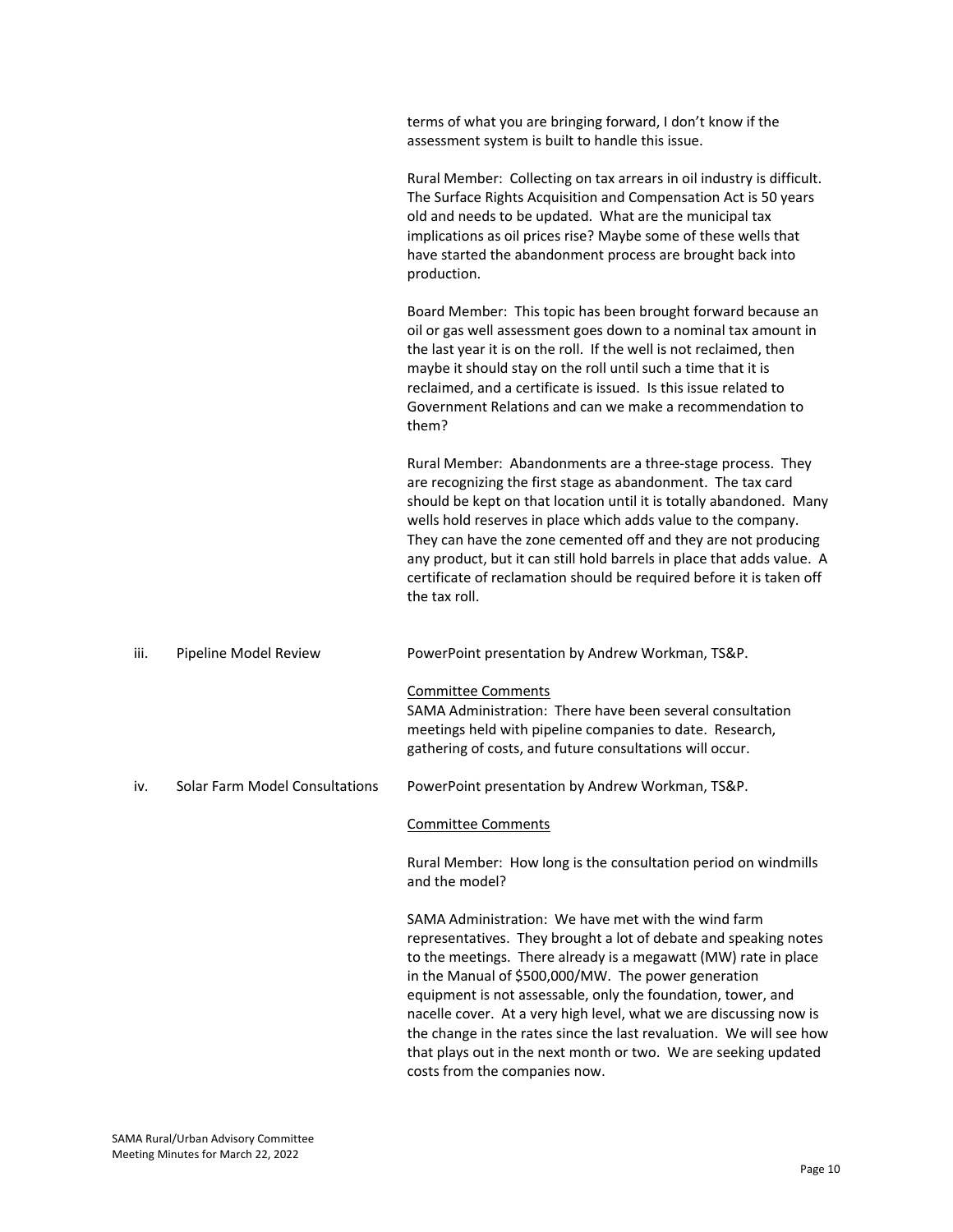|                                 | Rural Member: There is the Saskatchewan Growth Coalition that<br>is pushing to get the tax onus off the oil and gas industry and onto<br>other tax classes like commercial and agriculture. Has there been<br>much traction?                                                                                                                                                                                                                                                                                                                                                                                                  |
|---------------------------------|-------------------------------------------------------------------------------------------------------------------------------------------------------------------------------------------------------------------------------------------------------------------------------------------------------------------------------------------------------------------------------------------------------------------------------------------------------------------------------------------------------------------------------------------------------------------------------------------------------------------------------|
|                                 | Board Member: SAMA is more on the sidelines of this as it is a tax<br>policy and is not related to assessment.                                                                                                                                                                                                                                                                                                                                                                                                                                                                                                                |
|                                 | Jason Penner: What are the next steps for the solar review? Are<br>there any implications for agricultural land? Will there be an<br>update at the next advisory meeting?                                                                                                                                                                                                                                                                                                                                                                                                                                                     |
|                                 | SAMA Administration: In terms of impacts to agricultural land, if<br>the land is subdivided out then the land rates would go to<br>commercial rates. We are looking to finalize rates and write the<br>model into the Manual for November.                                                                                                                                                                                                                                                                                                                                                                                    |
|                                 | MOTION by Norm Hall that the Committees receive the 2025<br>Revaluation Preparations report.<br>Carried.                                                                                                                                                                                                                                                                                                                                                                                                                                                                                                                      |
|                                 |                                                                                                                                                                                                                                                                                                                                                                                                                                                                                                                                                                                                                               |
| 10. Government Relations Update | PowerPoint presentation by Akintola Abayomi, Government<br>Relations.                                                                                                                                                                                                                                                                                                                                                                                                                                                                                                                                                         |
|                                 | The Ministry of Government Relations has been working on the<br>Board of Revision (BOR) initiative for the last couple of years. The<br>program has been developed through collaboration with<br>stakeholders such as SUMA, SARM, Government Relations, etc.                                                                                                                                                                                                                                                                                                                                                                  |
|                                 | There are four major components to the training initiative:<br>1. To have a provincial registrar office to ensure that BORs<br>across the province have the required training and<br>knowledge,<br>2. To establish standard training for all BOR members,<br>secretaries, and chairs in Saskatchewan,<br>To establish a centralized BOR that municipalities can<br>3.<br>utilize if they cannot establish their own BOR, and<br>4. To establish an oversight body that will monitor the<br>system regarding performance, efficiency, effectiveness<br>and to make recommendations to the Ministry of<br>Government Relations. |
|                                 | The first two components have been implemented with the final<br>two components to likely be implemented in 2023.                                                                                                                                                                                                                                                                                                                                                                                                                                                                                                             |
|                                 | <b>Committee Comments</b><br>Rural Member: Is this training being offered to all municipalities<br>and secretaries?                                                                                                                                                                                                                                                                                                                                                                                                                                                                                                           |
|                                 | Abayomi Akintola: It is being offered to anybody that wants to sit<br>on the BoR in the future. It is an open program for others as well.<br>Current BoR members must take the training. It is the Board of<br>Revision that will be certified. We sent information on the training<br>to SAMA, SUMA, and Boards of Revision.                                                                                                                                                                                                                                                                                                 |